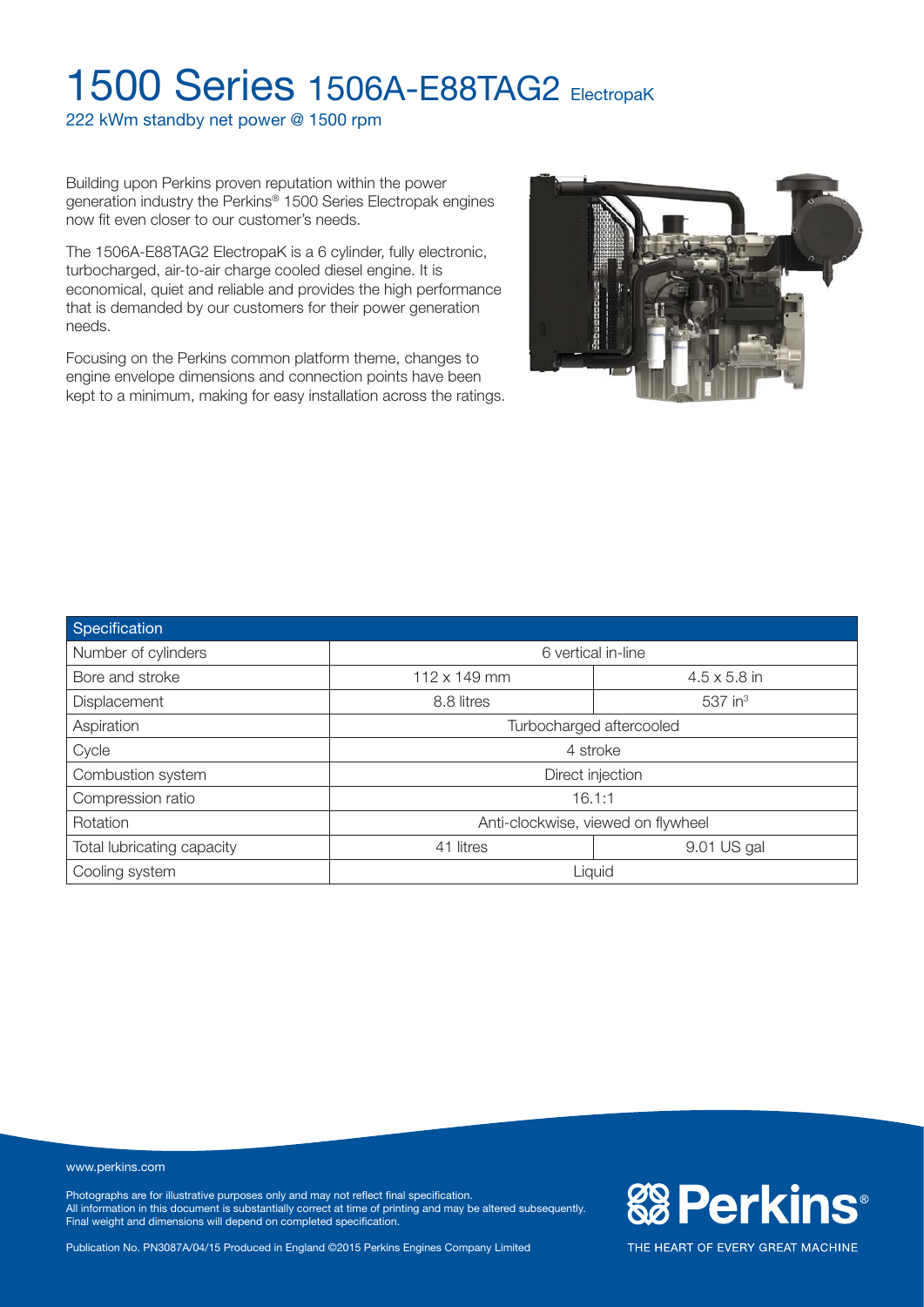222 kWm standby net power @ 1500 rpm

#### Features and benefits

#### Dependable power

- The 1506A-E88TAG2 delivers greater productivity through an improved power to weight ratio
- The world-class power density has been achieved from an 8.8 litre turbocharged engine using a hydraulic actuated unit injection (HEUI) fuel system; making this engine robust for all markets due to its ability to cope with the variation of fuel quality around the world
- In its class, the 1506A-E88TAG2 has been designed to provide dependable power even in extreme ambient climates

#### Low operating costs

- Oil change service intervals are set at 500 hours as standard
- Designed to provide low cost of ownerhsip, simple maintenance and reduced downtime
- 12 months unlimited warranty with 24 months on Major items. For low use applications <500 hours per year warranty is extended by a further 12 months. See Perkins Warranty Policy for further details
- Extended Service Contracts protect and plan the cost of ownership Go to www.perkins.com/esc for more information

#### Flexibility

- The 1506-E88TAG2 has been designed to hit the power node requirements of our customers
- Switchability functionality from 50 Hz/1500 rpm to 60 Hz/1800 rpm and vice versa is available to provide greater flexibility for frequency selection

#### World class product support

- <sup>l</sup> Our experienced global network of distributors and dealers, fully trained engine experts deliver total service support around the clock, 365 days a year. They have a comprehensive suite of web based tools at their disposal, covering technical information, parts identification and ordering systems, all dedicated to maximising the productivity of your engine
- Perkins actively pursues product support excellence by insisting our distribution network invest in their territory to provide customers with a consistent quality of support across the globe
- <sup>l</sup> Throughout the entire life of a Perkins engine, we provide access to genuine OE specification parts giving 100% reassurance that you receive the very best in terms of quality for lowest possible cost, wherever your Perkins powered machine is operating in the world
- To find your local distributor: www.perkins.com/distributor

www.perkins.com

Photographs are for illustrative purposes only and may not reflect final specification. All information in this document is substantially correct at time of printing and may be altered subsequently. Final weight and dimensions will depend on completed specification.



Publication No. PN3087A/04/15 Produced in England ©2015 Perkins Engines Company Limited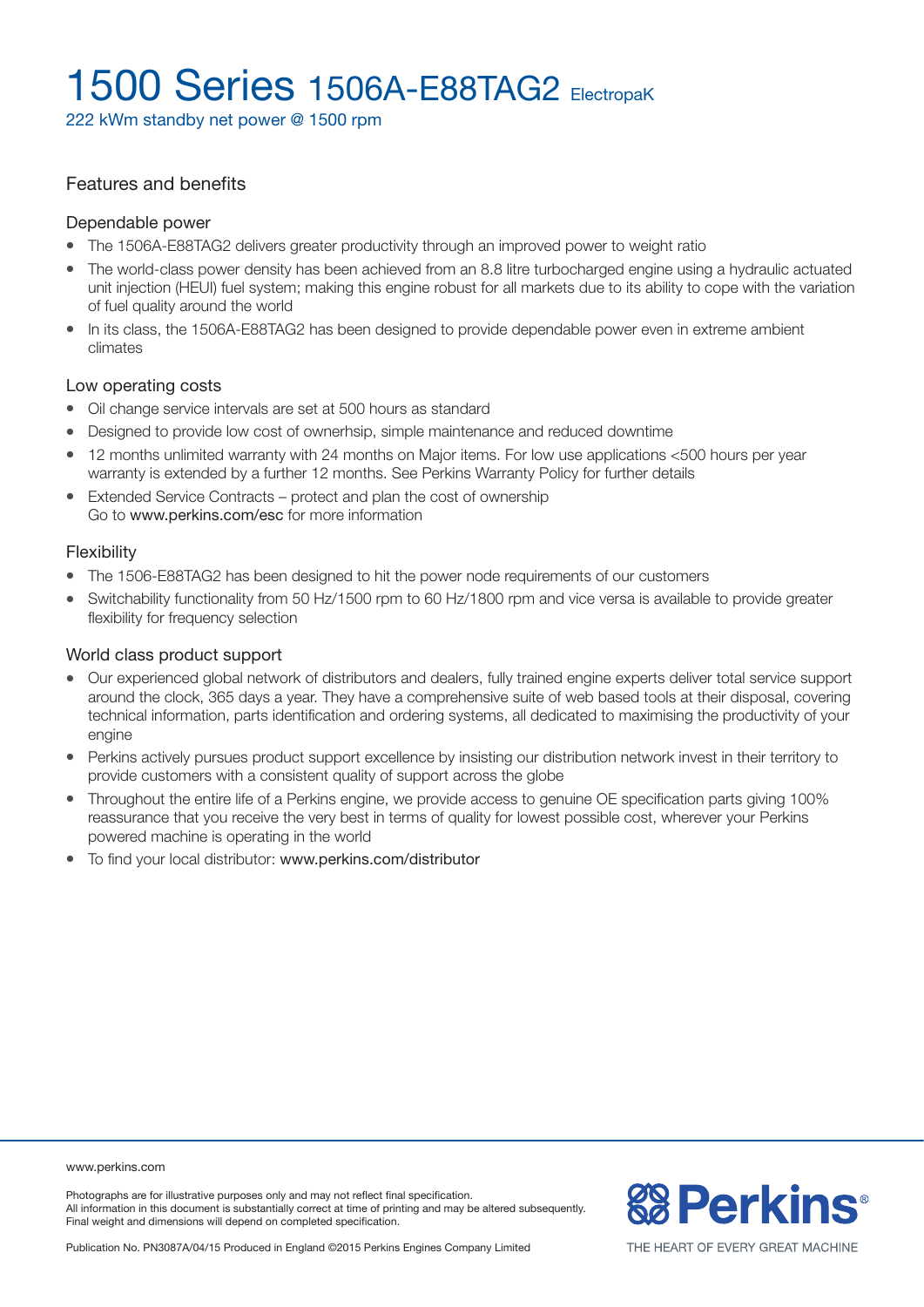222 kWm standby net power @ 1500 rpm

### Technical information

#### Air inlet system

• Mounted air filter and turbocharger

#### Fuel system

- HEUI fuel system with full authority electronic control
- Electronic governing to ISO 8528-5 with stand-alone isochronous and load-sharing capabilities
- Fuel filter, fuel transfer pump, fuel priming pump
- Spin on primary, secondary and water filter separator

#### Lubrication system

- Wet full aluminium sump with filler and dipstick
- Full-flow spin-on filters
- Oil pump, gear driven

#### Cooling system

- Thermostatically controlled with belt driven, circulating pump and belt-drive fan
- Mounted belt driven pusher fan
- Radiator supplied loose with all guards and pipes
- Air-to-air charge cooler incorporated in radiator

#### Electrical equipment

- 24V starter motor and 24V, 45 amp alternator with DC output
- Electronic Control Module (ECM) mounted on engine with wiring looms and sensors

#### Flywheel and housing

- High inertia flywheel to SAE 1 J620 Size 355.6 mm (14 in)
- Aluminium SAE 1 flywheel housing

#### **Mountings**

• Front engine mounting bracket

#### www.perkins.com

Photographs are for illustrative purposes only and may not reflect final specification. All information in this document is substantially correct at time of printing and may be altered subsequently. Final weight and dimensions will depend on completed specification.

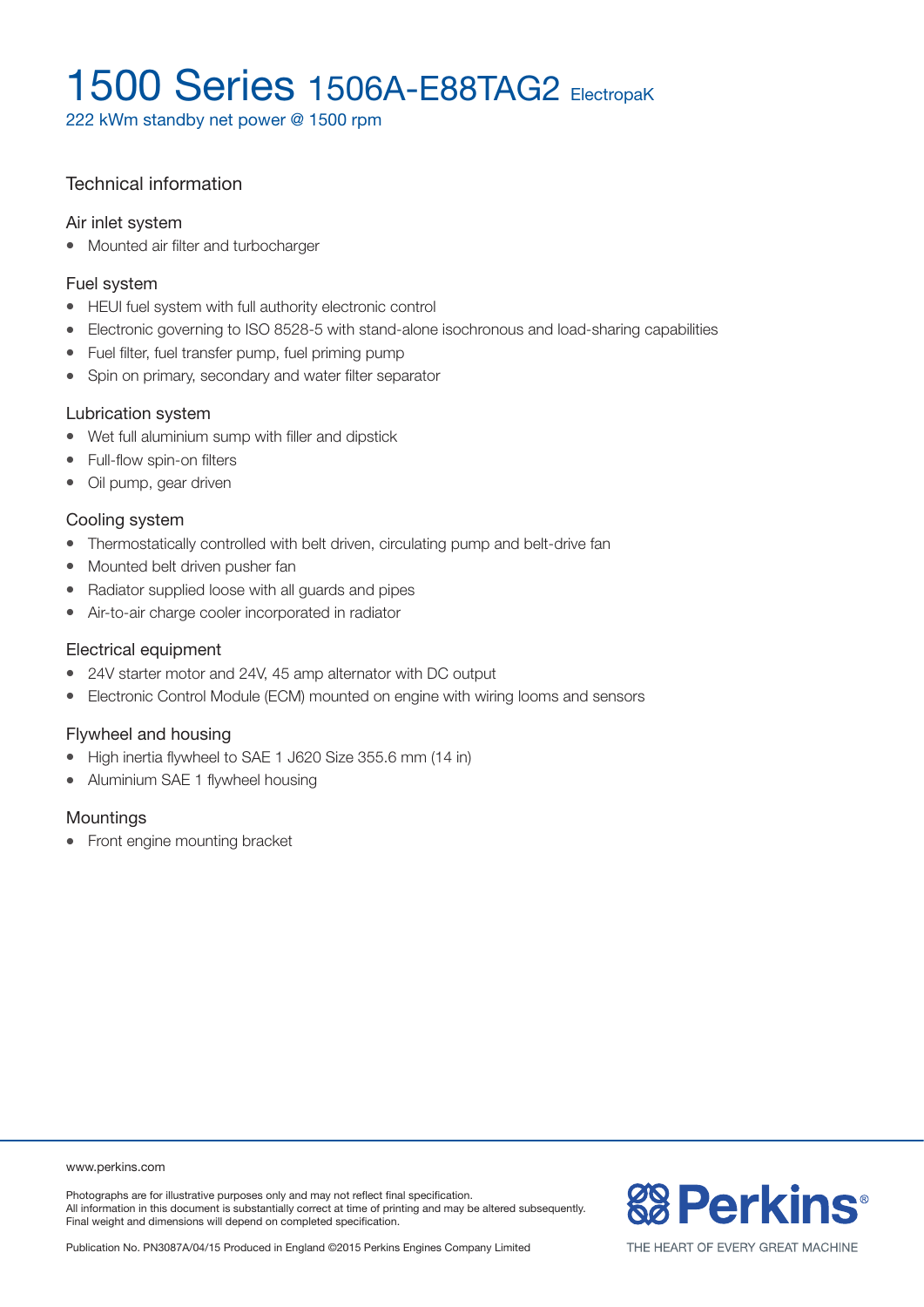222 kWm standby net power @ 1500 rpm





| Engine package weights and dimensions |           |         |  |  |  |  |
|---------------------------------------|-----------|---------|--|--|--|--|
| Length (including air cleaner)        | 1941 mm   | 76 in   |  |  |  |  |
| Width                                 | $1013$ mm | 40 in   |  |  |  |  |
| Height                                | 1366 mm   | 54 in   |  |  |  |  |
| Weight (dry)                          | 1135 kg   | 2502 lb |  |  |  |  |

www.perkins.com

Photographs are for illustrative purposes only and may not reflect final specification. All information in this document is substantially correct at time of printing and may be altered subsequently. Final weight and dimensions will depend on completed specification.

**& Perkins®** 

Publication No. PN3087A/04/15 Produced in England ©2015 Perkins Engines Company Limited